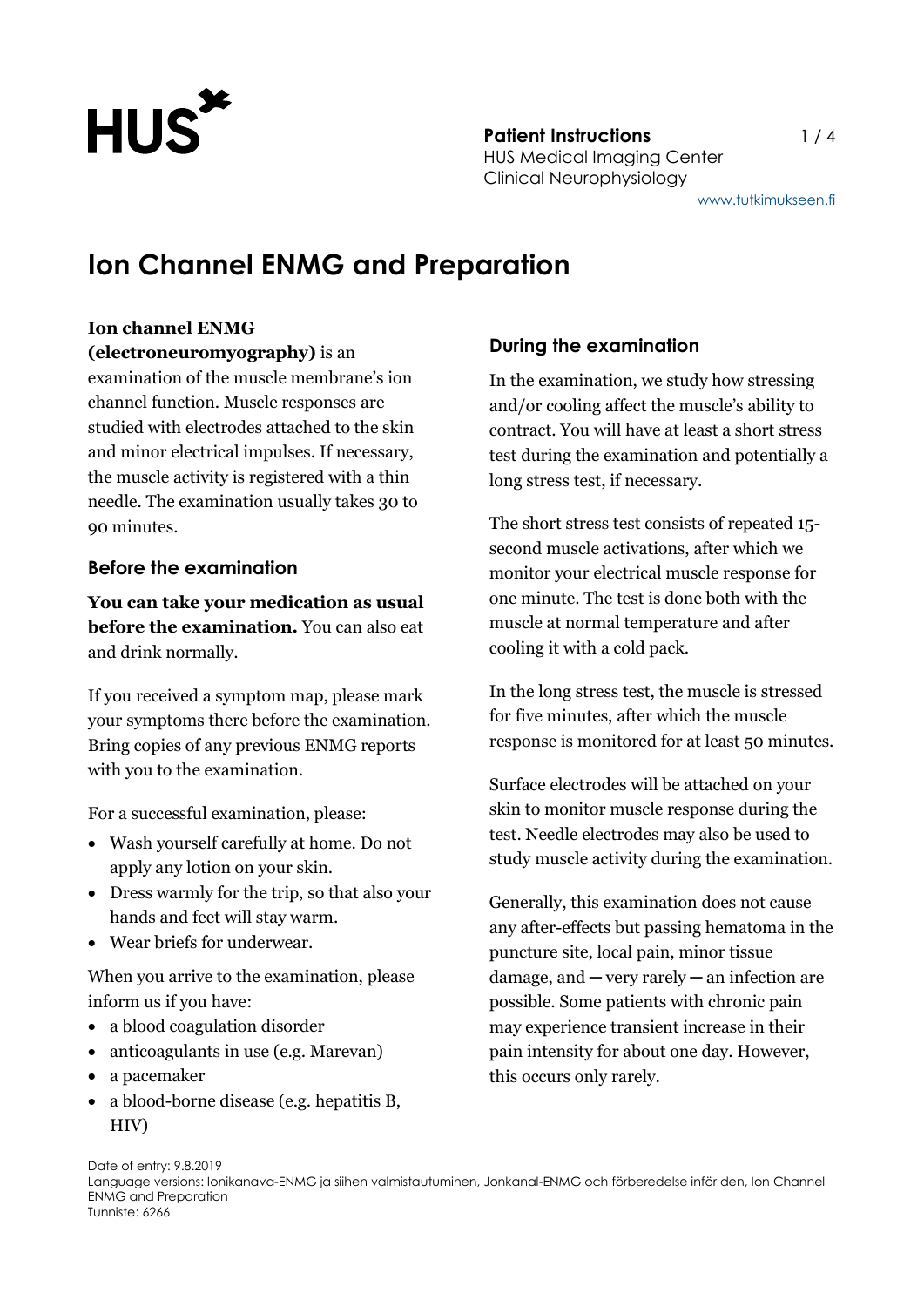

[www.tutkimukseen.fi](http://www.tutkimukseen.fi/)

### **After the examination**

You will receive the results of the examination from the doctor who treats you. If you do not know how to find out the results, please contact the outpatient clinic or ward that referred you to this examination.

## **Other things to note**

Please take your Kela-card or identification with you.

You will not be charged for the examination separately.

Cancel the appointment if you cannot come. If you do not cancel, you will be charged a fine.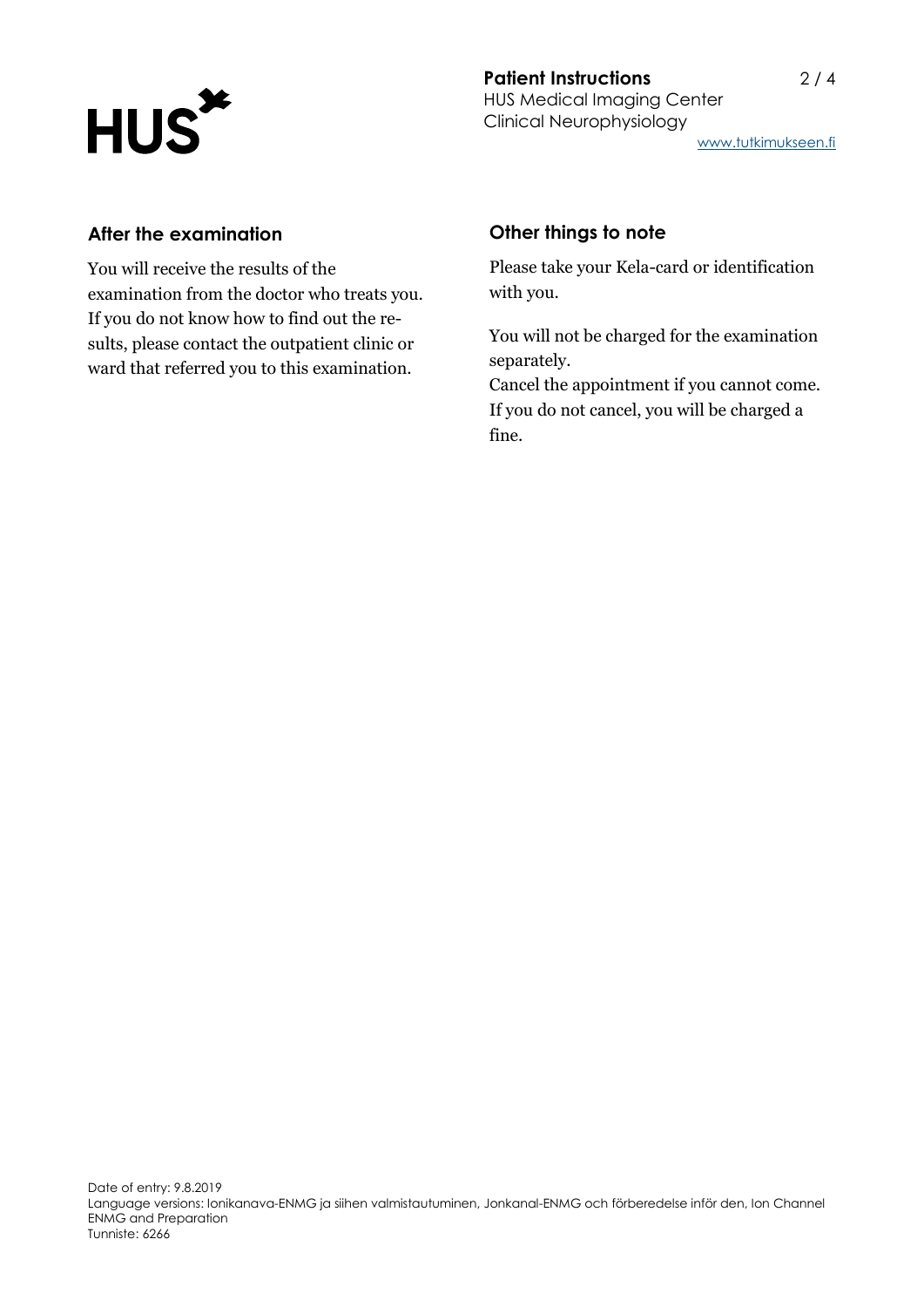

# **Symptom map**

| Date:                   |  |
|-------------------------|--|
| Name:                   |  |
| Social security number: |  |

Height: \_\_\_\_\_\_\_\_\_\_\_\_\_\_\_\_\_\_\_\_\_\_\_\_\_\_

**Patient Instructions** 3 / 4 HUS Medical Imaging Center Clinical Neurophysiology

[www.tutkimukseen.fi](http://www.tutkimukseen.fi/)

**Please draw in the image the areas where you have had pain, numbness or loss of sensation during the past three months.**

Pain = red Numbness, tingling, stinging on skin = green Loss of sensation = blue

Draw intense symptoms with darker colours. Draw mild symptoms with lighter colours.





Language versions: Ionikanava-ENMG ja siihen valmistautuminen, Jonkanal-ENMG och förberedelse inför den, Ion Channel ENMG and Preparation Tunniste: 6266